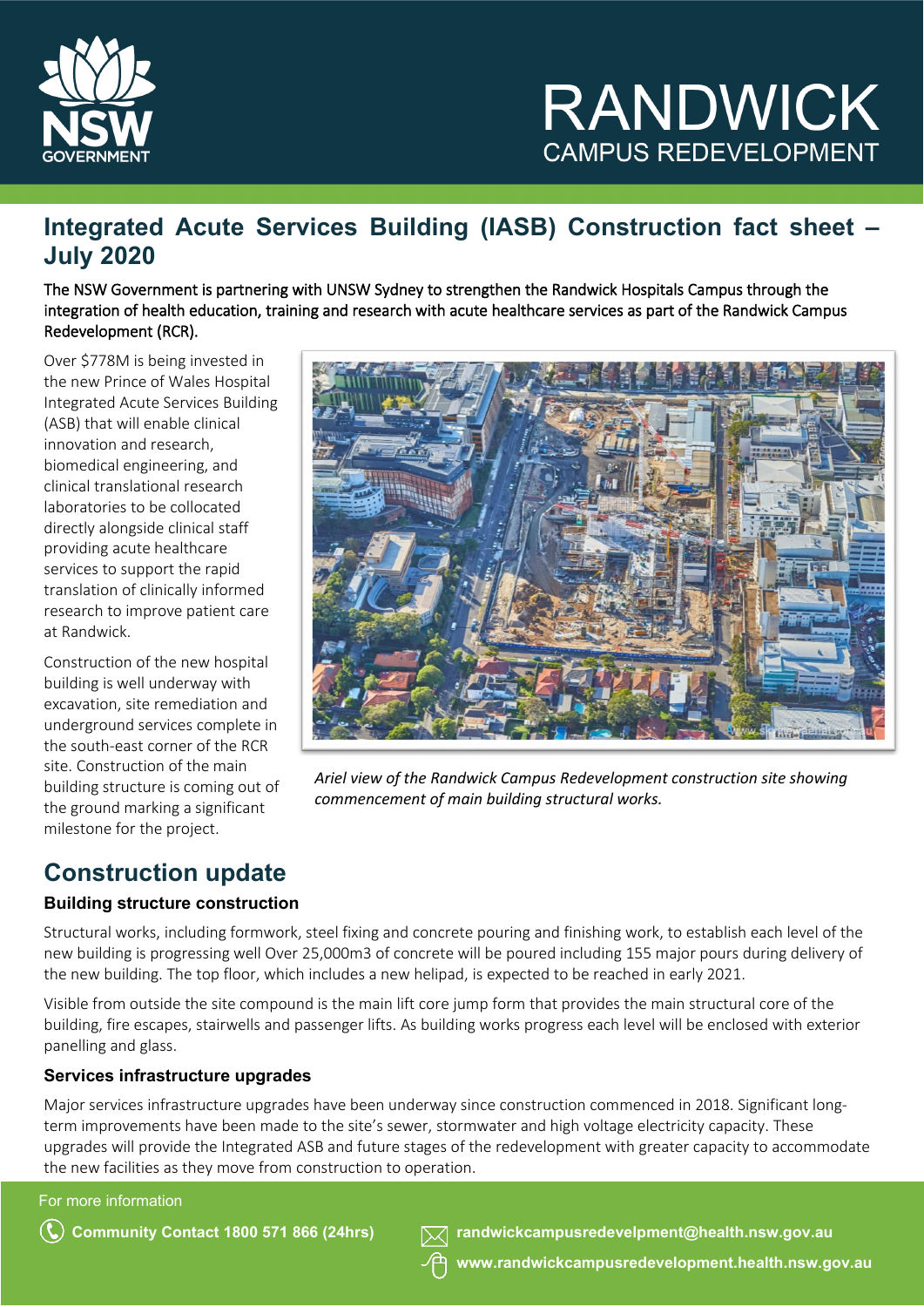

#### **Minimising local parking impacts**

A unique partnership has been established with the Royal Randwick Racecourse to provide site workers with access to an

offsite parking facility. At its peak the Integrated ASB workforce will include approximately 600 construction workers, and this arrangement will help ensure parking remains available for Hospital staff, visitors, patients and the local community. All site workers are encouraged to utilise public transport as a sustainable travel option that minimises impacts on the local road network.

### **Construction lookahead**

The following construction activities will be carried out to deliver the Integrated ASB:

- Hospital Road lowering
- Structural concrete works, including formwork, steel fixing, concrete pouring and finishing work
- Installation of the building's external panelling and glass
- Connection of services into the main building
- Fit out including installation of fixtures, furniture and equipment
- Installation of final bridge links, landscaping, and building commissioning
- Operational commissioning
- Clinical units transition from the existing Prince of Wales Hospital into the Integrated ASB

### **Managing construction work**

All major construction projects like the Randwick Campus Redevelopment comply with strict environmental and planning controls. During construction of the Integrated ASB we will work closely with all stakeholders as part of our commitment to zero unplanned disruptions. We are working closely with the Randwick Hospitals Campus, Emergency Services, Transport for NSW, UNSW Sydney and Randwick City Council to coordinate construction in the Randwick Precinct.

#### **Sign-up for E-Updates!**

**Please register your email address and/or phone number with us so we can keep you up to date on upcoming works and changes in the area. Phone: 1800 571 866 (24hrs) | Email: [randwickcampusredevelopment@health.nsw.gov.au](mailto:randwickcampusredevelopment@health.nsw.gov.au)**

For more information



*Construction progress diagram showing current structure stage of construction. The IASB is scheduled for completion in 2022.*

**Community Contact 1800 571 866 (24hrs) [randwickcampusredevelpment@health.nsw.gov.au](mailto:randwickcampusredevelpment@health.nsw.gov.au)**

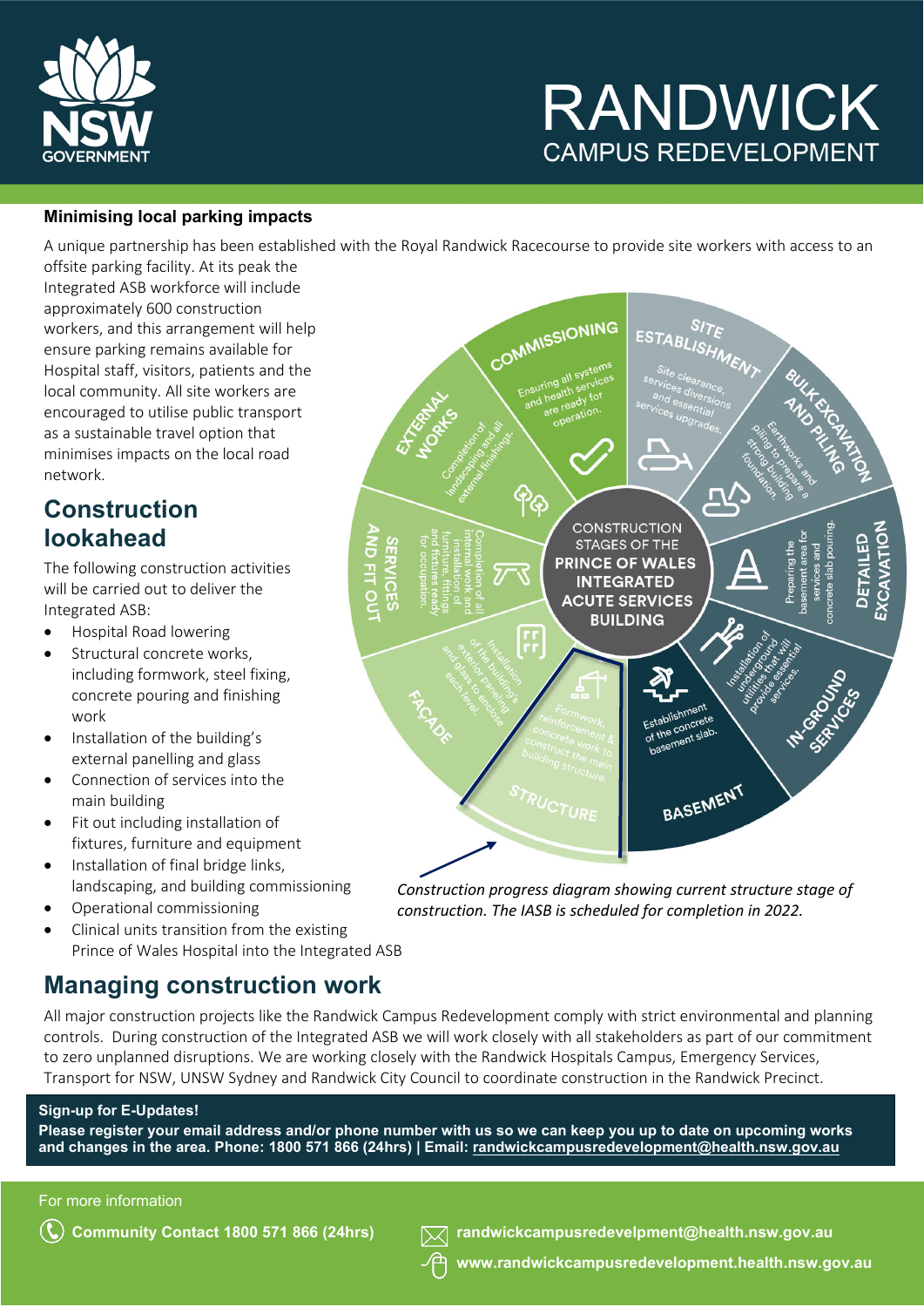

#### **Maintaining Randwick Hospitals Campus access**

Pedestrian, disabled, emergency services and vehicle access to the Hospitals Campus and car park will be maintained at all times during each stage of construction, including the lowering of Hospital Road. Continuity of access will be maintained through vehicle and pedestrian diversions. Hospital Road will be closed to through-traffic during key stages of construction and road lowering.

Traffic control, signage and an automatic traffic light system will be in place to manage the safe and coordinated movement of vehicles. 24-hour access to ambulance drop off areas will be strictly maintained.

#### **Dust**

Managing dust is a key primary focus of the project - controls to manage dust, include:

- o Air quality monitoring
- o Applying water sprays to material stockpiles and use of water carts to dampen work areas
- o Installation of wheel cleaning grids and wash down facilities as site entry and exit points
- o Installing a solid continuous site hoarding
- o Limiting stockpile height and covering stockpiles
- o Installation of vent coverings to air intakes within the Hospitals Campus.

#### **Noise and vibration**

Controls to manage noise and vibration include:

- o Noise and vibration monitoring
- o Selection of equipment and machinery that mitigates noise and vibration
- o Scheduling of noisy work activities during daytime hours
- o Respite periods for high noise generating activities
- o Compliance with standards for noise and vibration management.

#### **Waste management**

Our supply chain is committed to maintaining a clean, clear and safe working environment. Rubbish bins will be provided on all work areas and be emptied at regular intervals. Waste generated by the site will be delivered to a waste management facility for processing. Material that is suitable for re-use will be recycled.

### **Site management**

#### **Extended working hours**

The Randwick Campus Redevelopment (RCR) continues to implement additional measures aimed at slowing the spread of COVID-19. Additional measures include physical distancing, rigorous and increased cleaning regimes, hygiene education and extended work hours with staggered start times.

Extended hours are a temporary measure to improve worker safety and ensure crucial works on health facilities can proceed during COVID-19. The following construction hours will be implemented at the RCR project site; Monday to Friday, 6:00am to 10:00pm and Saturdays, 7:00am to 5:00pm.

Additional mitigation measures will be in place to manage impacts of extended work hours including scheduling of high noise generating works in standard work hours, careful positioning of lighting and managing construction delivery times to minimise disruption to neighbouring residents and businesses. Extended work hours are implemented in response to directions and approvals from the NSW Government.

For more information



**Community Contact 1800 571 866 (24hrs) [randwickcampusredevelpment@health.nsw.gov.au](mailto:randwickcampusredevelpment@health.nsw.gov.au)**